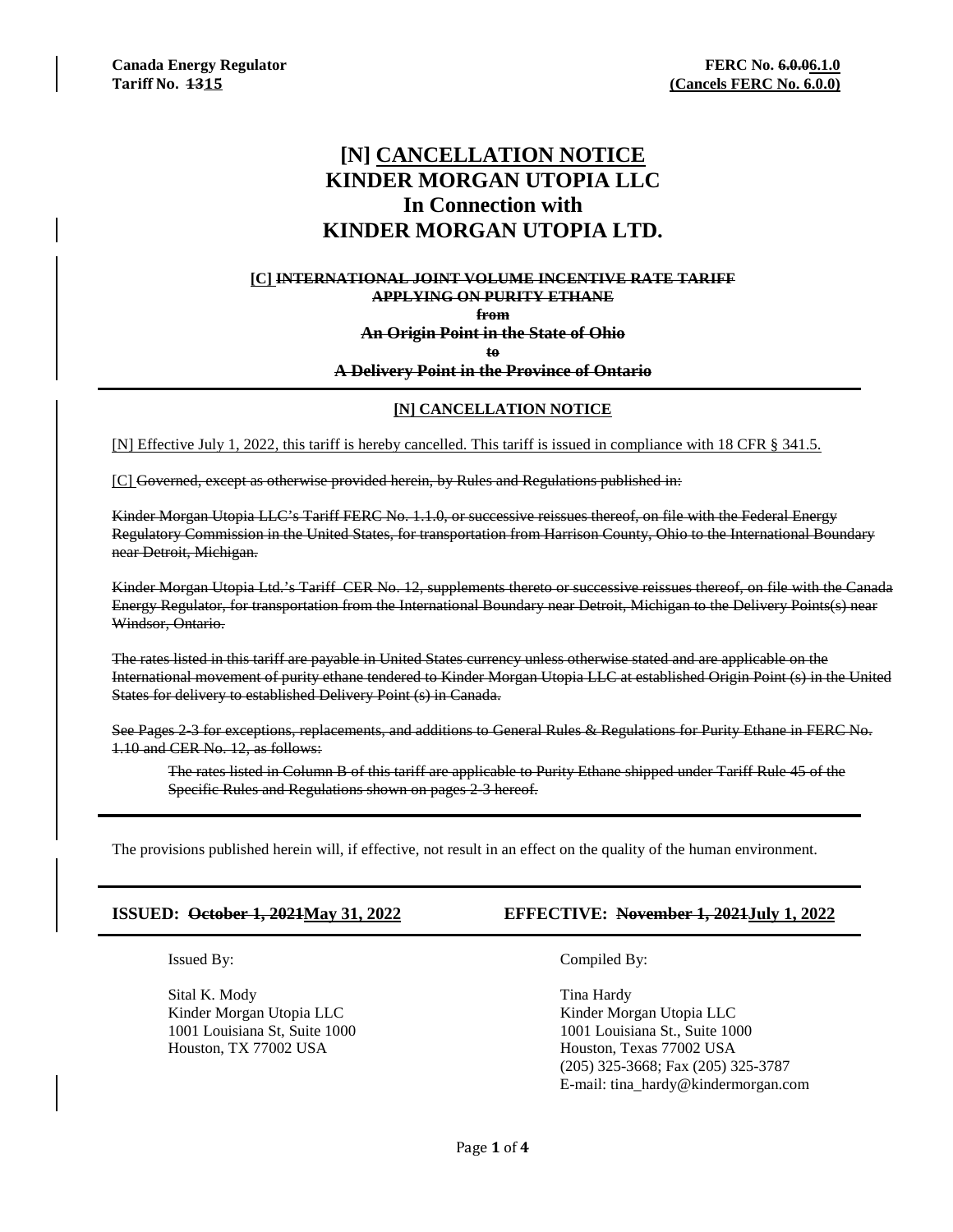# Canada Energy Regulator **FERC No. 6.0.06.1.0**<br>
Tariff No. 431415

[N] New [C] Cancelled [W] Wording Change

 $\overline{\phantom{a}}$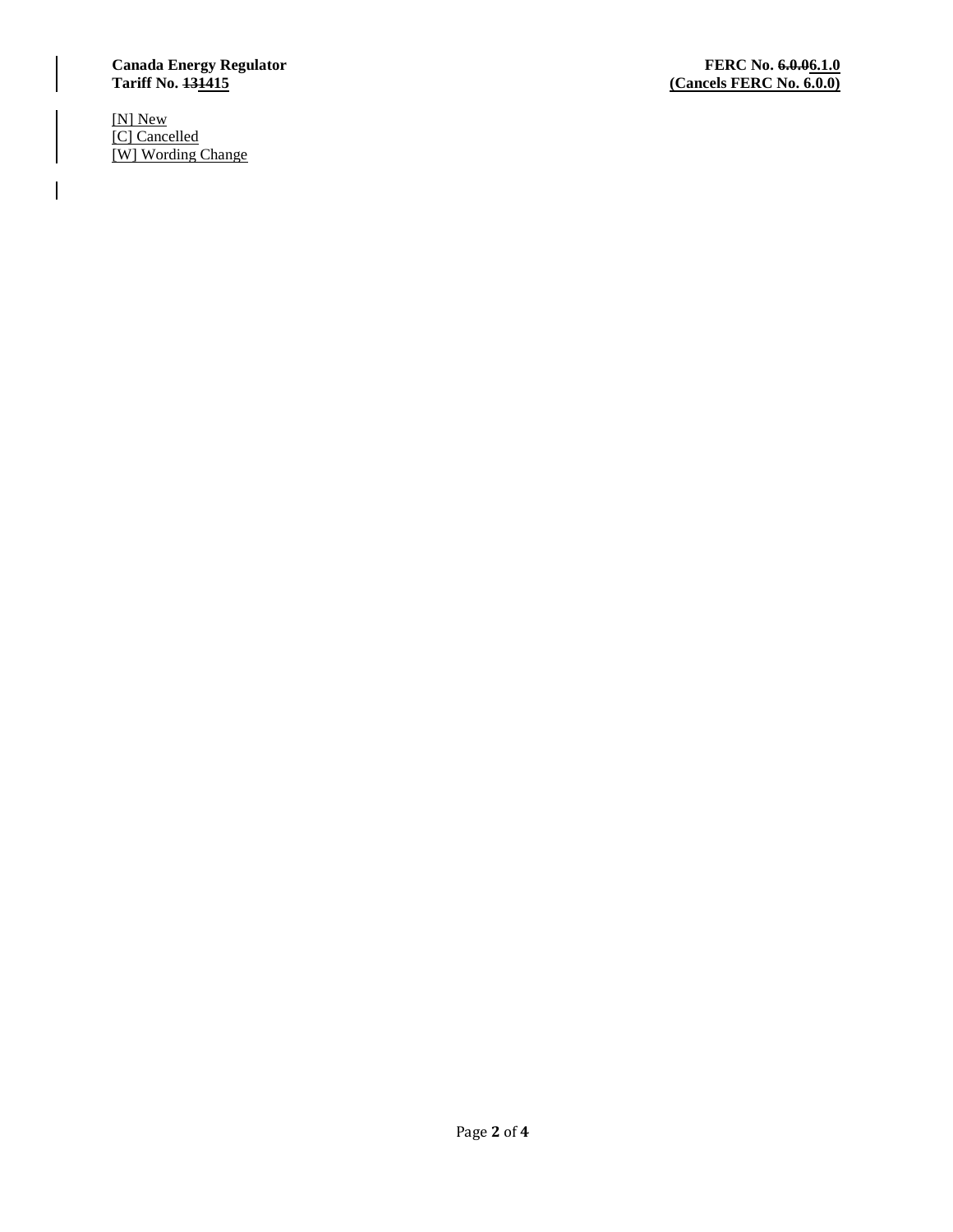# **[C] 40. TABLE OF RATES**

Rates in the table below are in Dollars per Barrel of Purity Ethane payable in United States Currency.

| From<br>Origin Point (s) at                                                                      | Ŧο<br><b>Delivery Point at</b>                 | Golumn B<br>(See Rule 45)                    |                                 |
|--------------------------------------------------------------------------------------------------|------------------------------------------------|----------------------------------------------|---------------------------------|
| MarkWest Gadiz Facility,<br>Harrison County, Ohio<br>UEO Scio Facility, Harrison<br>County, Ohio | Windsor Sarnia Pipeline in<br>Windsor, Ontario | Shipper's Deliveries<br>(in Barrels per Day) | Volume<br><b>Incentive Rate</b> |
|                                                                                                  |                                                | $1,000 - 2,000$                              | 5.2500                          |
|                                                                                                  |                                                | 2,001 4,999                                  | 5.1750                          |
|                                                                                                  |                                                | $5,000 - 10,000$                             | 5.1000<br>.                     |

## Utopia International Joint Volume Incentive Rate Program - Table of Rates

**(1)** In addition to the transportation rate, a surcharge of \$0.0040 per barrel payable in Canadian Currency will be applied to all volumes, committed and uncommitted, for purposes of collecting funds for pipeline abandonment.

# **SPECIFIC RULES AND REGULATIONS APPLICABLE ON TRANSPORTATION OF PURITY ETHANE**

**The following shall apply in addition to the rules in FERC No. 1.1.0 and CER No. 12, or supplements thereto or successive reissues thereof. Capitalized terms used but not defined below shall have the meanings set forth in FERC No. 1.1.0 and CER No. 12, or supplements thereto or successive reissues thereof.** 

# **45. JOINT VOLUME INCENTIVE RATE PROGRAM REQUIREMENTS (Column B)**

(a) Under the Volume Incentive Rate Program set forth in this Rule 45 (the "Program"), the volume incentive rates will be available on a month-to-month basis on a Shipper's Purity Ethane deliveries to the Delivery Point for a minimum of one thousand (1,000) Barrels per day and up to a maximum of ten thousand (10,000) Barrels per day on average in a given month, to be Tendered at an Origin Point on a rateable basis to Carrier, per qualifying Shipper ("Qualifying Volume"). This Program will continue in effect until it is cancelled by Carrier in a subsequent tariff filing, which filing shall be made on at least thirty (30) days' notice.

(b) Any Shipper wishing to participate in the Program in a month must notify Carrier, in writing, of its intention to do so for each calendar month on or before the fifteenth (15th) day of the immediately preceding month ("Notification"). In such Notification, Shipper must specify the Origin Points and the number of Barrels to be Tendered by Shipper at each such Origin Point.

(c) If, during a month, Shipper has not shipped the Qualifying Volume to the Delivery Point, or ships an amount greater than the Qualifying Volume to the Delivery Point, Shipper shall not be eligible for the volume incentive rates under the Program for those barrels shipped and delivered outside of the Qualifying Volume and shall instead be required to pay the Rates identified in the Tables of Rates in FERC No. 2.4.0 and CER No. 11, or supplements thereto or successive reissues thereof, for those Purity Ethane deliveries during the month that are less than or that exceed the Qualifying Volume.